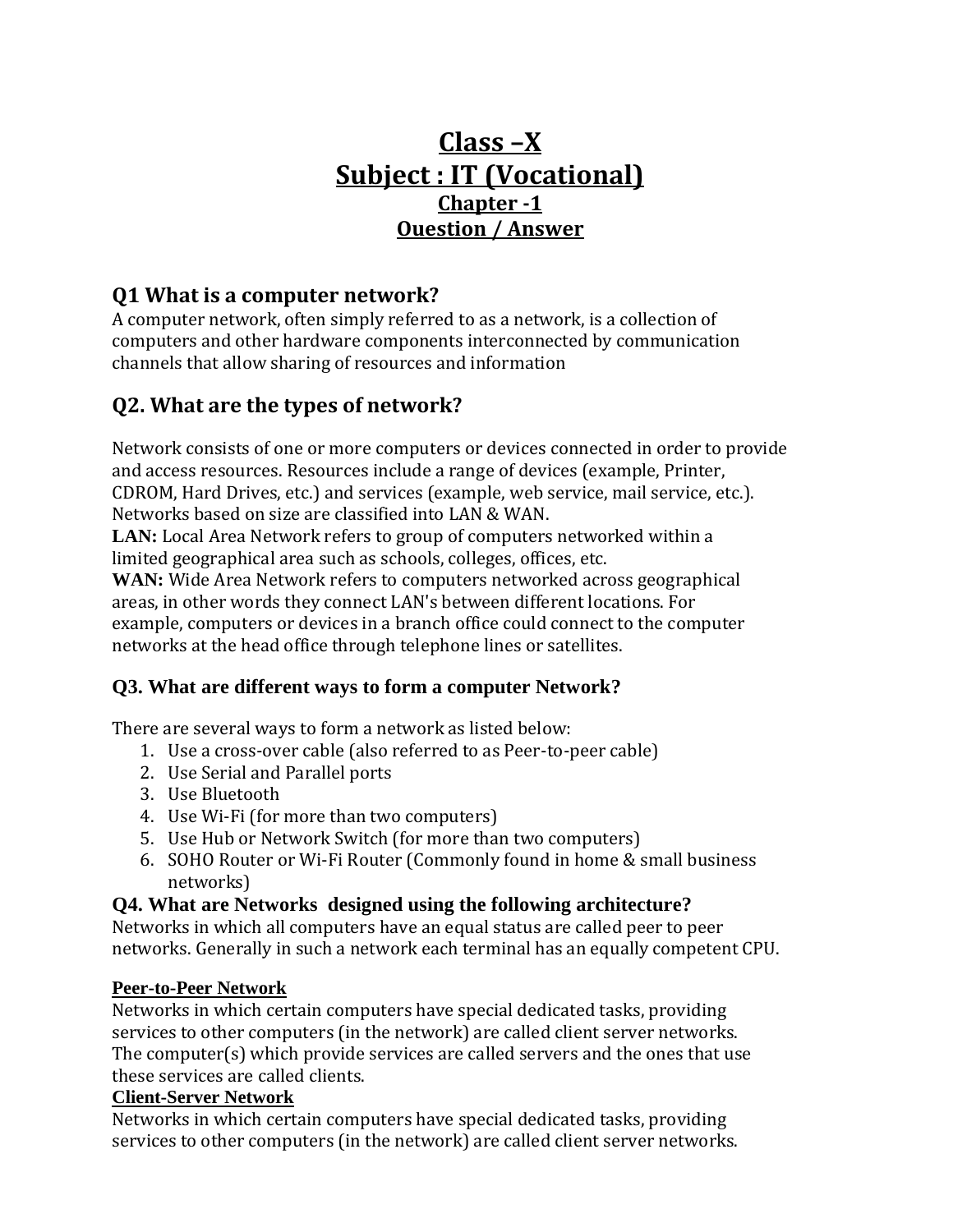The computer(s) which provide services are called servers and the ones that use these services are called clients

## **Q5. What is Internet?**

The Internet is a global system of interconnected computer networks that use the standard Internet protocol suite to serve billions of users worldwide. It is a network of networks that consists of millions of private, public, academic, business, and government networks.

### **Q6. What is Intranet?**

Intranet refers to private computer network used by organizations for sharing resources; Intranets can be simple within a building or very large spread across the globe connected through various networking technologies

### **Q7. What is Extranet?**

Extranet is a computer network used outside the Intranet. For example, an organization may allow a vendor to view or access their resources such as their internal website for updating a product catalog or training material. However, this is highly restricted to Internet users (public).

### **Q8 What is World Wide Web?**

World Wide Web (*abbreviated as WWW or W3, commonly known as the Web*), is a system of interlinked hypertext documents accessed via the Internet. With a web browser, one can view web pages that may contain text, images, videos, and other multimedia, and navigate between them via hyperlinks.

### **Q9. What are the advantages of network?**

#### **Some of the advantages associated with networking are:**

**Data Sharing:** One of the most important uses of networking is to allow the sharing of data. Users can send text files, spread sheets, documents, presentations, audio files, video files, etc. to other users.

**Hardware Sharing:** Hardware components such as printers, scanners, etc. can also be shared. For example, instead of purchasing 10 printers for each user, one printer can be purchased and shared among multiple users thus saving cost.

**Internet Access Sharing:** You can purchase a single Internet connection and share it among other computers in a network instead of purchasing multiple Internet connection for each computer. This is very commonly found in Internet café (browsing centres), schools, colleges, companies, etc. **Usage of network based applications** such as web browsers, email clients, chat application, audio & video calling, etc is another advantage.

### **Q10 What are the various data transmission method?**

Data can be transferred over a network using the following techniques: **Circuit Switching:** In this method, a dedicated path is established between the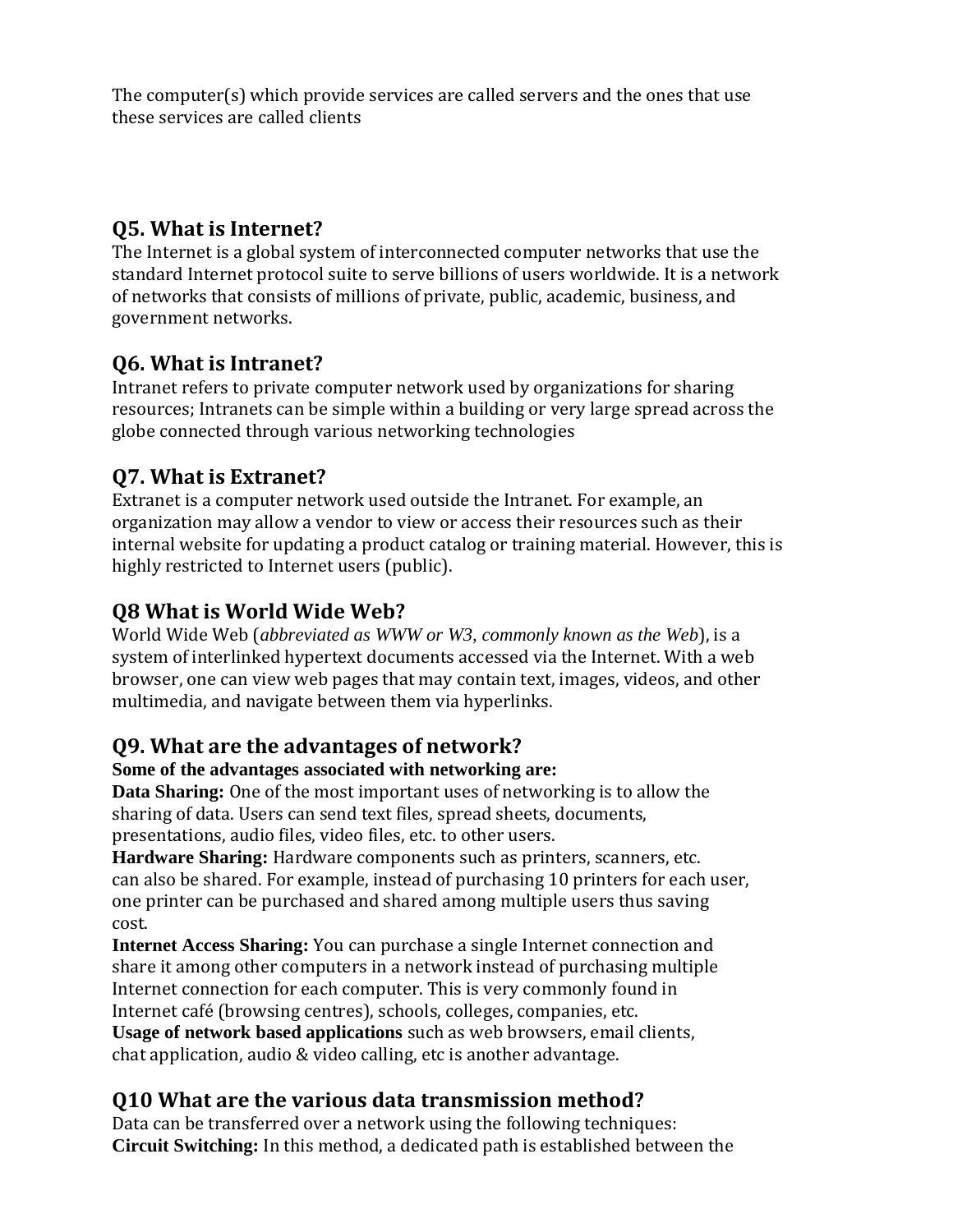endpoints before the data is transferred. Once a dedicated path is established, no other devices can use the circuit. Example: Dial-Up, ISDN.

**Packet Switching:** In this method, data is divided into blocks referred to as packets. Multiple packets can be sent via different paths allowing more than two devices to communicate at the same time. Modes of operation can be connectionless or connection-oriented.

**Cell Switching**: Cell switching method is similar to that of packet switching but has a fixed size for the cells transmitting data. Cell switching is efficient when large amounts of data need to transferred. Example: ATM.

### **Q11. Define the various network communication terminologies and technologies.**

**Baseband:** Data is sent as digital signals by using entire bandwidth of the media (Single Channel), supporting single communication at a time. Signals are sent over co-axial, twisted pair or fiber optic cables. Baseband supports higher transfer rates as compared to broadband; however, baseband is limited with distance. Baseband uses TDM (Time Division Multiplexing) to send multiple signals over a single cable. Example: Ethernet, Token Ring & FDDI.

**Broadband:** Data is send as analog signals by using portion of a bandwidth. Broadband supports use of multiple signals at different frequencies (multiple channels). Signals are split into channels by using FDM (Frequency Division Multiplexing). Example: xDSL, where telephone lines are used for both voice (telephone) calls and data (Internet connectivity).

# **Channel operation**

Channel operation refers to the mode of communication between connected devices or computers. Channel operation can be *simplex, half-duplex or fullduplex*.

**Simplex** is a one way communication, similar to that of a radio.

**Halfduplex** is a two way communication but only one way at a time, similar to that of a walkie-talkie.

**Fullduplex** is two way simultaneous communication (data can be received and sent at the same time), similar to that of a telephone.

### **Internet**

An Internet service provider (ISP) is an organization which provides you with access to the Internet via a dial-up (using modem) or direct (hard wired) or wireless connection.

### **Modem**

Á modem is a device that converts digital computer signals into a form (analog signals) that can travel over phone lines. It also re-converts the analog signals back into digital signals. The word modem is derived from its function **MO**dulator/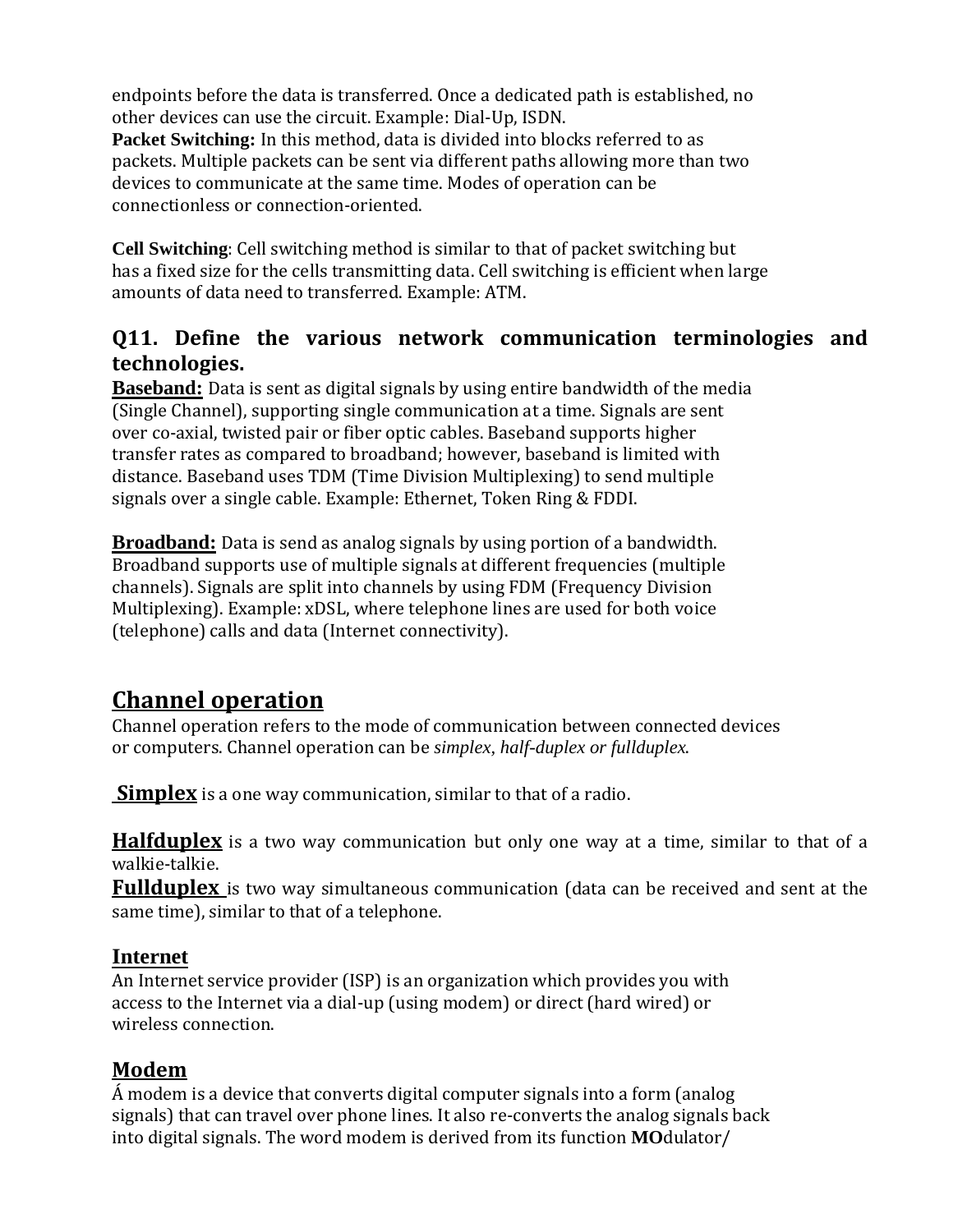### **DEM**odulator

# **Ethernet**

Ethernet is a family of computer networking technologies for local area networks (LANs) and has largely replaced competing wired LAN technologies.

### **Q12. What are the different types of Common Internet Connectivity?**

There are different types of Internet Connectivity available today; it can be widely categorized into wired and wireless access. Following table is a summary of different types of Internet connectivity categorized into wired and wireless:

- Dial-Up -Wired
- DSL- Wired
- Cable Internet Access- Wired
- 3G Wireless
- WiMAX -Wireless
- Wi-Fi -Wireless

### **Q13. Define the types of cables for Internet/ Network.**

**Twisted-pair Ethernet** cables can be wired "straight-through" or "Crossover". To connect a network interface card to a switch, hub or router, *straight-through* or patch cables are used.

To connect similar devices (network interface card on computer to another network interface on another computer, hub to hub or switch to switch), crossover cables are used.

**Fiber Optic:** A fiber optic cable is a cable containing one or more optical fibers. Fiber-Optic cables are ideal for transmitting data over very long distances at great speeds as light is used for the medium for transmission. Fiber optic cables are not susceptible to any EMI, Near-end Crosstalk (NEXT), or Far-end Crosstalk (FEXT).

Fiber-Optic cables consist of a high quality glass or plastic strands and a plastic jacket made of Teflon or PVC that protects the cable.

Two types of Fiber-Optic cable exist: *Single-Mode Fiber (SMF)* used for longer distances and *Multi-Mode Fiber (MMF)* used for shorter distances.

### **Q14. Define the types of network hardware?**

**Network cards** are devices that connect computers to the network. Network cards are both Layer 1 (Physical) & 2 (Data Link) devices as they provide physical access to the medium and also provide physical addressing through the MAC Address.

### **Lab**

View Network Interface card installed on a computer

**A hub** is a device that connects multiple computers using a twisted-pair cable. Hubs operate at Layer 1 (Physical). The number of computers that can be connected to a hub depends on the number of ports available (typically 4 to 8).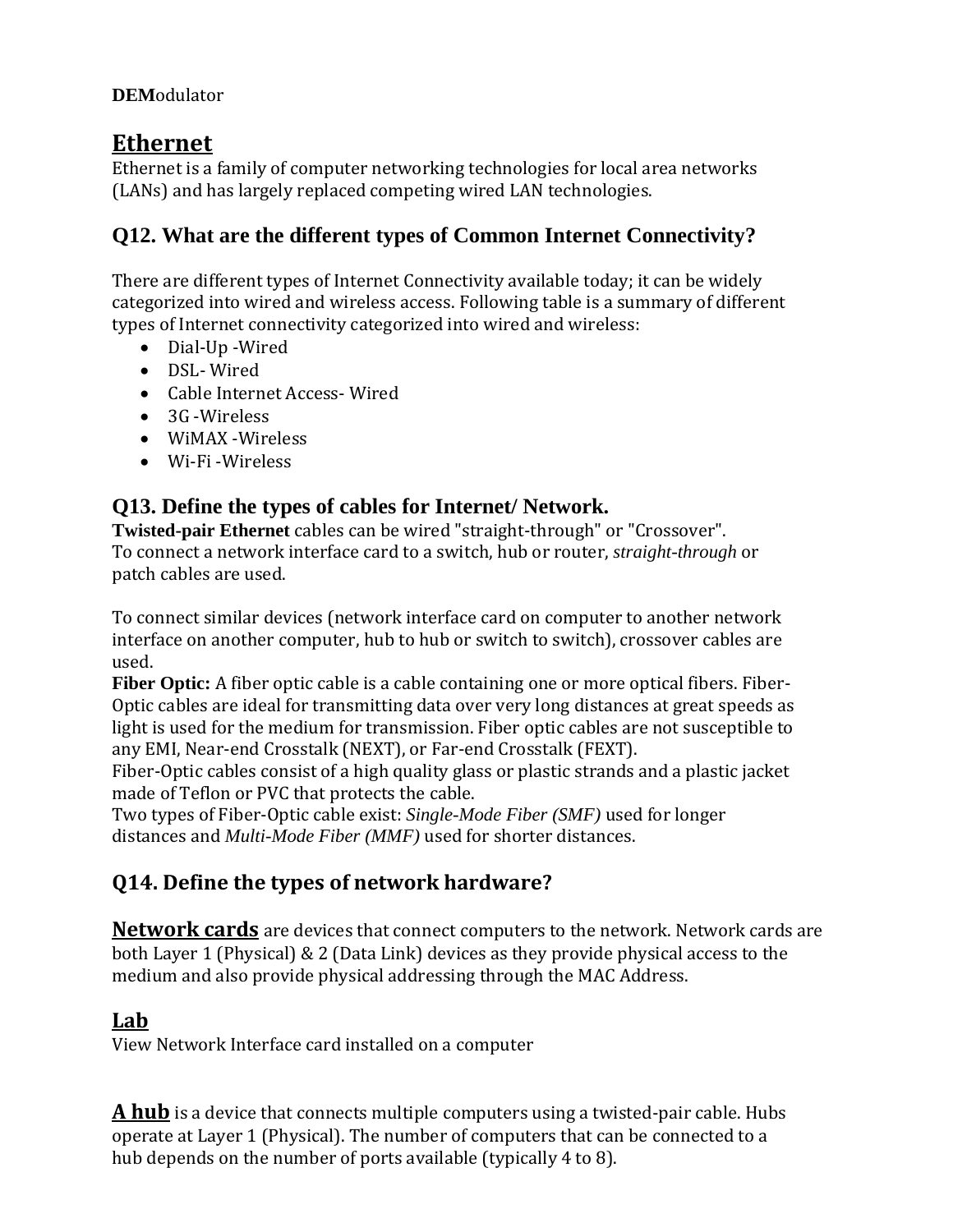**Bridge** is a device that can connect network segments and separate network traffic based on broadcasts. Bridges examine the frames and selectively transfer frames according to their MAC address. Bridges operate at Layer 2 of the OSI Model

**Switch** is a device that allows multiple computers to be connected using twisted pair cable. Switches (operating at Level 2 - OSI) manage traffic based on MAC (Media Access Control) addresses and are efficient in large networks.

**Routers** are Layer 3 devices that allow packets to be routed to different *logical networks*. Routers can discover and transfer packets based on routing table that are pre-determined or self-discovered.

# **Q15. Define the Types of wireless networks.**

**Wireless personal area network (WPANs)** interconnect devices within a relatively small area usually within a person's reach. For example, usage of Bluetooth to connect a mobile phone to a laptop.

**Wireless metropolitan area network (WMANs)** is a wireless network that connects several wireless LANs. WiMAX is a type of Wireless MAN and is described by the IEEE 802.16 standard.

**Wireless wide area network (WWANs)** is a wireless network that covers large areas, such as one between neighboring towns and cities, or city and its suburbs. This network can connect branch offices of business or function as a public internet access system.

# **Q16 Define Instant Messaging.**

Instant messaging (IM) is a form of communication over the Internet that offers an  $Info9$ instantaneous transmission of text-based messages from sender to receiver. Most instant messaging software include the option for performing file transfers, audio chat, video calling and conferencing, sharing desktops, etc. apart from standard text chat. Instant

#### **Q17. What are the Key features of an instant messaging? Ans-**

# **Key features of an instant messaging are as follows:**

- Text Messages can be sent to one or more person (Similar to SMS)
- Audio calling and conferencing.
- Video calling and conferencing.
- File transfers (Not limited to documents, spread sheets, audio files, video files, etc.)
- Message history (Save messages for future reference).

Q18. Define the kinds of instant messaging software. Give examples also.

There are two kinds of instant messaging software –